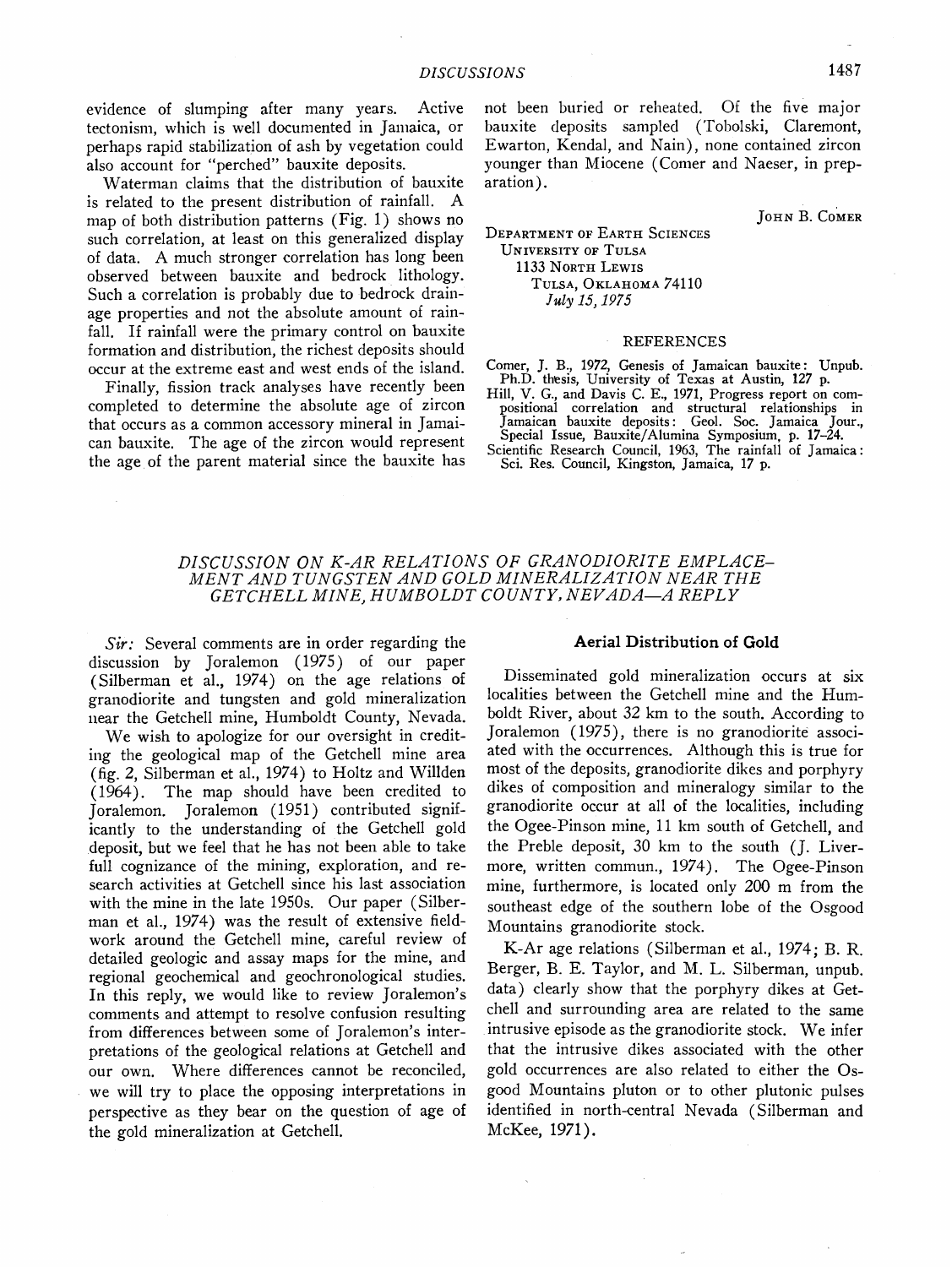

**Fro. 1. Longitudinal, vertical projection of ore apex (greater than 0.10 oz/ton) North Pit orebody, Getchell mine. Taken from Getchell mine cross sections N19-N36.** 

#### **Relation of Ore Apex to Present Land Surface**

**The Getchell gold mineralization is a replacement of limestone and limy shale beds. The mineralization is •pervasive along parts of the Getchell fault, and what constitutes ore is wholly dependent upon the economics of mining and recovery. As a result, the geometry of ore pods can vary depending on the chosen cutoff grade. During the periods of opencut mining, detailed assay cross sections of the Getchell mine show a cutoff grade of 0.10 ounces per ton gold. None of these cross section data corroborate Joralemon's conclusion that the orebodies consistently apex 9 to 30 m below the surface, irrespective of the topography. The relation between the top of the north orebody (fig. 2, Silberman et al., 1974) and the surface prior to mining is shown in Figure 1. Small pods of ore and altered rocks cropped out or were exposed in shallow trenches along ancillary faults in the footwall of the North Pit orebody (Witt, 1936b). Where the Center Pit (South Pit of Joralemon, 1975) is now located, silicified gold-bearing ledges up to 45 m high and 24 m thick were traceable for over 900 m to the south (Witt, 1936a) to the South Pit (Fig. 2). Mine reports indicate that an ore width of over 31 m was covered directly by 1 to 6 m of unaltered, unmineralized alluvium in the South Pit area (South Extension Pit of Joralemon, 1975). Five hundred meters south of the South Pit over 15 m width of ore cropped out, and gold ore crops out at the Riley tungsten mine, 2 km south of Getcheil.** 

**On the basis of the observations presented above, we believe that Joralemon's conclusion concerning the relation of ore apex to current land surface at Getchell is incorrect. In addition, we disagree with his general conclusion that orebodies with tops lying**  **at shallow depths beneath the present land surface imply a geologically young age of mineralization. The Goldfield mining district provides a well-documented example illustrating that such a generalization can be misleading. According to Ashley (1974), the current erosion cycle has just reached the epithermal lode deposits at Goldfield, as indicated by the almost total lack of placer gold in sedimentary rocks of Miocene to Holocene age surrounding the district. Although the lodes (silicified zones formed by replacement of volcanic rocks) apexed at depths generally less than 60 m and at many localities less than 30 m, they crop out or form subcroppings beneath alluvium or Miocene sedimentary rocks for a distance less than 20 percent of the total length of the surface projection of the lodes (R. P. Ashley, written commun., 1975). The current land surface being one of low relief, thus shows a consistent relation to the ore apex. However, abundant geologic and isotopic evidence (Ashley, 1974; Silberman and Ashley, 1970; Ashley and Silberman, in press) indicates that mineralization is early Miocene and definitely not Holocene.** 

# **Maximum Age of Related Mineralization**

**Joralemon (1975) suggested that the Golconda hot-springs manganese-tungsten deposit, 35 km south of Getcheil, was formed at the same time as Getchell. This bedded tungsten deposit is underlain by scheelite-bearing skarn rocks (J. Etchart, personal commun., 1975), and remobilization of the tungsten and arsenic from the skarn could account for all of the metallization associated with the hot-spring water. Although this may indeed be a late Tertiary or Quaternary deposit, there is not necessarily any relation between these hot springs and the Getchell mineralization.** 

**The possibility that hot-spring activity at Golconda may be Pliocene to Holocene raises the question whether mineral deposits of this age are common in northern Nevada. If they are, the very young age suggested by Joralemon for Getchell would be more plausible, even if the Getchell mineralization was an event unrelated to hot-springs activity at Golconda. Many epithermal vein deposits in northcentral Nevada have been dated by the K-Ar method on vein adularia as 14 to 16 m.y. old (Silberman and McKee, 1974). This coincides with the onset of Basin-and-Range faulting in the region (McKee and Noble, 1974). O'Neil and Silberman (1974) demonstrated that these vein deposits formed from the action of meteoric water. The mechanism envisioned for formation of these ore deposits involves deep circulation of fluids of meteoric origin, interaction of these fluids with sources of metal at depth, return of the hot ore solutions to the surface along faults, re-**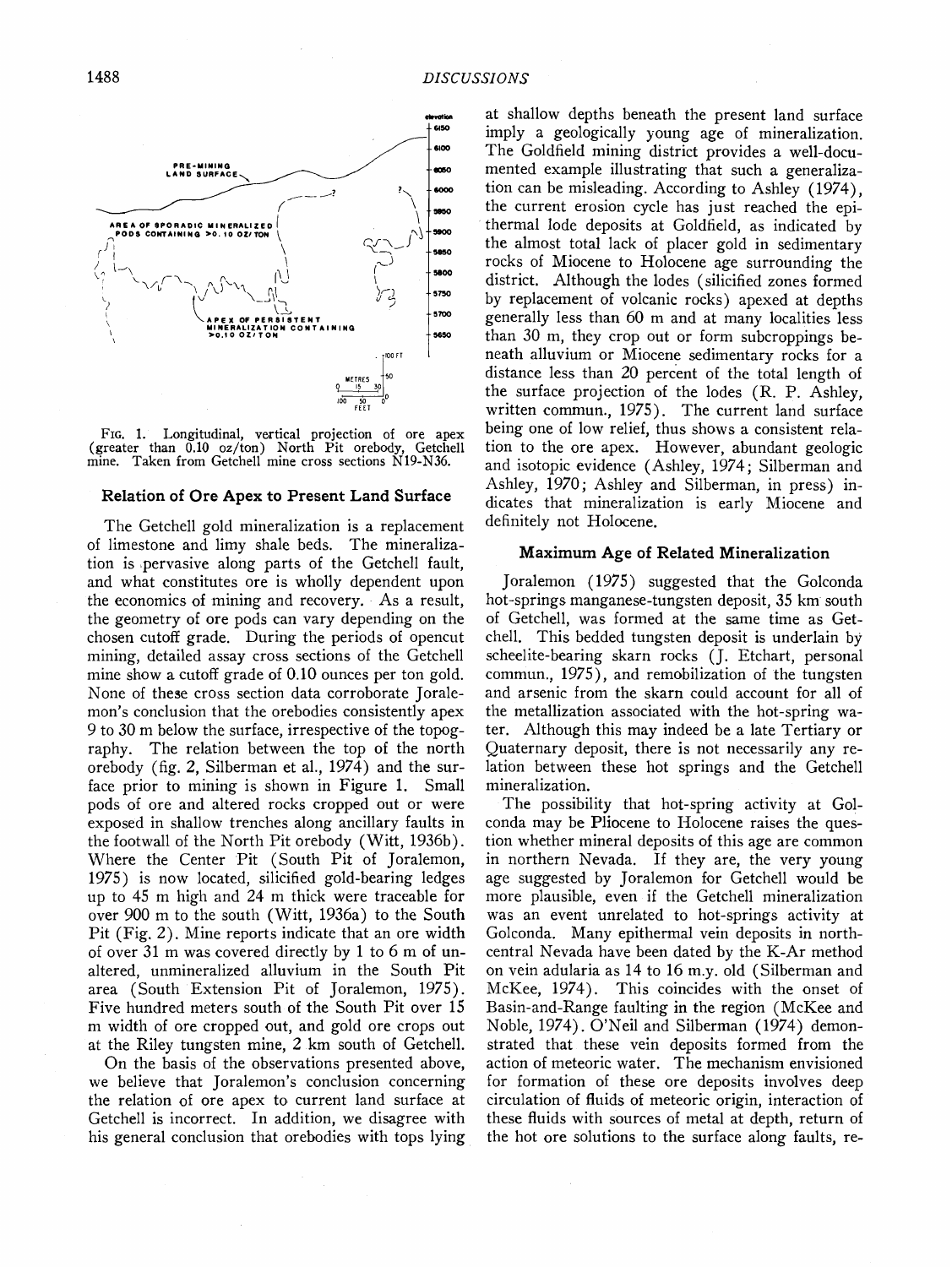

FIG. 2. Geologic map of Getchell mine area. Revised from Silberman,<br>Berger, and Koski (1974, after Joralemon, 1951).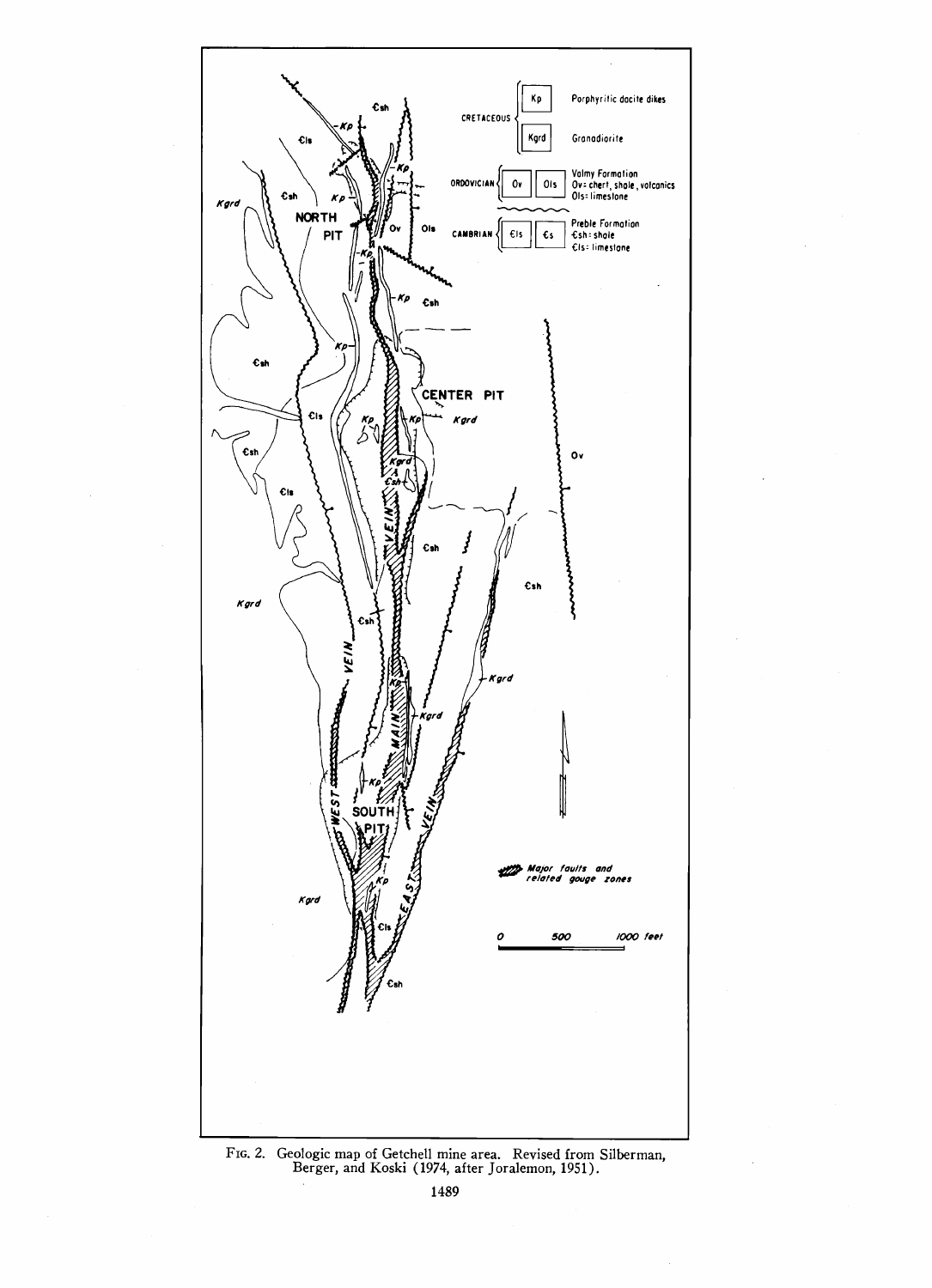**suiting in deposition of the precious-metal-bearing veins. The Golconda tungsten-bearing iron and manganese oxide deposit, which contains jarosite, may be a result of spring activity of Miocene age, although Erickson and Marsh (1974; written commun., 1975) suggest that this deposit is the result of spring activity less than 5 m.y. old. Jarosite from fracture surfaces at the Silver Coin silver prospect, 8 km east of Golconda, yielded a K-Ar age of 15 m.y. (M. L. Silberman and R. L. Erickson,**  unpub. data). This suggests that hot springs of **Miocene age spatially associated with precious-metal (here silver) mineralization occurred near the south end of the mineralization belt extending south from Getcheil, although the type of alteration and mineralization are distinctly different from that at Getchell. Although the age of the nearby Golconda tungsten-bearing deposit has yet to be demonstrated,**  no proven *mineralization* ages younger than Mio**cene have been found in this region so far.** 

#### **Ore Textures and Mineralogy**

**Masses of delicate sulfide ore minerals are present in all of the orebodies at the Getcheil mine. If substantial movement has taken place across the entire Getchell fault zone, then the preservation of these crystals over a long period of time is remarkable. However, two aspects of the faulting relations**  should be pointed out: (1) there is considerable **stratigraphic continuity across the main mineralized structure from the Center Pit to south of the South Pit (B. R. Berger, B. E. Taylor, and M. L. Silberman, unpub. data), and (2) ore textures along the main gouge zone in all of the pits indicate that considerable brecciation has taken place since gold mineralization.** 

**Highly sheared quartz-pyrite-realgar mineralization can be seen along the main gouge zone in all of the pits. Petrographic examination of the materials indicates that considerable mechanical rotation of individual crystals has taken place, resulting in a foliated, mineralized mass parallel to the fault plane. At the north end of the South Pit, a chaotic breccia of granulated ore is exposed. This breccia is beneath a competent hanging wall consisting of arsenicimpregnated ore. Alluvium overlaps both the breccia composed of ore fragments and the competent hanging wall. Incorporated in the alluvium are ash beds as described by Joralemon (1951, 1975) 100 m east of the north orebody. These ash beds are neither spatially nor geochemically related to the orebodies (their average arsenic = 5 ppm; mercury**   $= 110$  ppb). No ash beds occur at any of the fine gold deposits south of the Getchell mine.

**Another pertinent aspect of the Getchell deposit is that the rocks in the 'hanging wall of all the pits are** 

**highly oxidized, whereas unoxidized sulfide ores occur within the breccia zone and against the footwall. The oxidation is as much as 90 m deep. The only significant tonnages of oxidized gold ore were mined in the upper parts of the Center Pit. The relation between oxidized and unoxidized ores indicates that some displacement has taken place on the Getcheil fault since mineralization, as also suggested above by the sheared crystals, gouge, and chaotic breccia. Some minor faults in the hanging wall of the Center Pit contain breccia fragments cemented with crypto**crystalline and amorphous silica. The clay mineral **nontronite gives these cemented breccias agreenish cast. We believe that this type of texture, which**  occurs only in oxidized rocks, is supergene in origin. **We know of no instances where the alluvium shows any signs of hydrothermal alteration, though it directly overlies mineralized or highly altered rocks.**  We suggest that altered clasts in alluvium seen by **Joralemon were altered by supergene solutions produced either by nearby ore at higher structural and topographic levels or by unoxidized debris that oxidized in place in the alluvium. R. P. Ashley (written commun., 1975) reports both such phenomena at Goldfield, Nevada.** 

**Joralemon (1975) refers to mineralized alluvium discovered in a drill hole east of the main Getcheil**  Three deep water wells were drilled, **and the one to which Mr. Joralemon refers contains detectable gold values all the way to 1,200 feet total**  depth (unpublished Getchell mine data). **wells were drilled using a churn drill, which obscures mineralogic relations. Much of the alluvium downslope from the orebodies contains detectable gold values without accompanying alteration (B. R. Berger, unpub. data). We suggest that all of the gold in the alluvium is placer, derived from the**  arsenical lode deposits, tactites, and minor lead-zinc**silver veins, which crop out at the surface.** 

#### **Discussion**

**In our paper we stated that interpretations of the isotopic age data at Getcheil, other than our preferred one that gold mineralization was approximately 90 m.y. old, were possible, including one very similar to that suggested by Joralemon (1975). We quote from Silberman et al. (1974, p. 654), "Another suggestion is that mineralization could have been still younger (e.g., Tertiary), and that all of the GL-3 ages are hybrid, being reset to varying amounts." We went on to describe arguments against this and other alternate interpretations, which will not be repeated here. We viewed and we still view the interpretation of the age of mineralization of approximately 90 m.y. as being most compatible with**